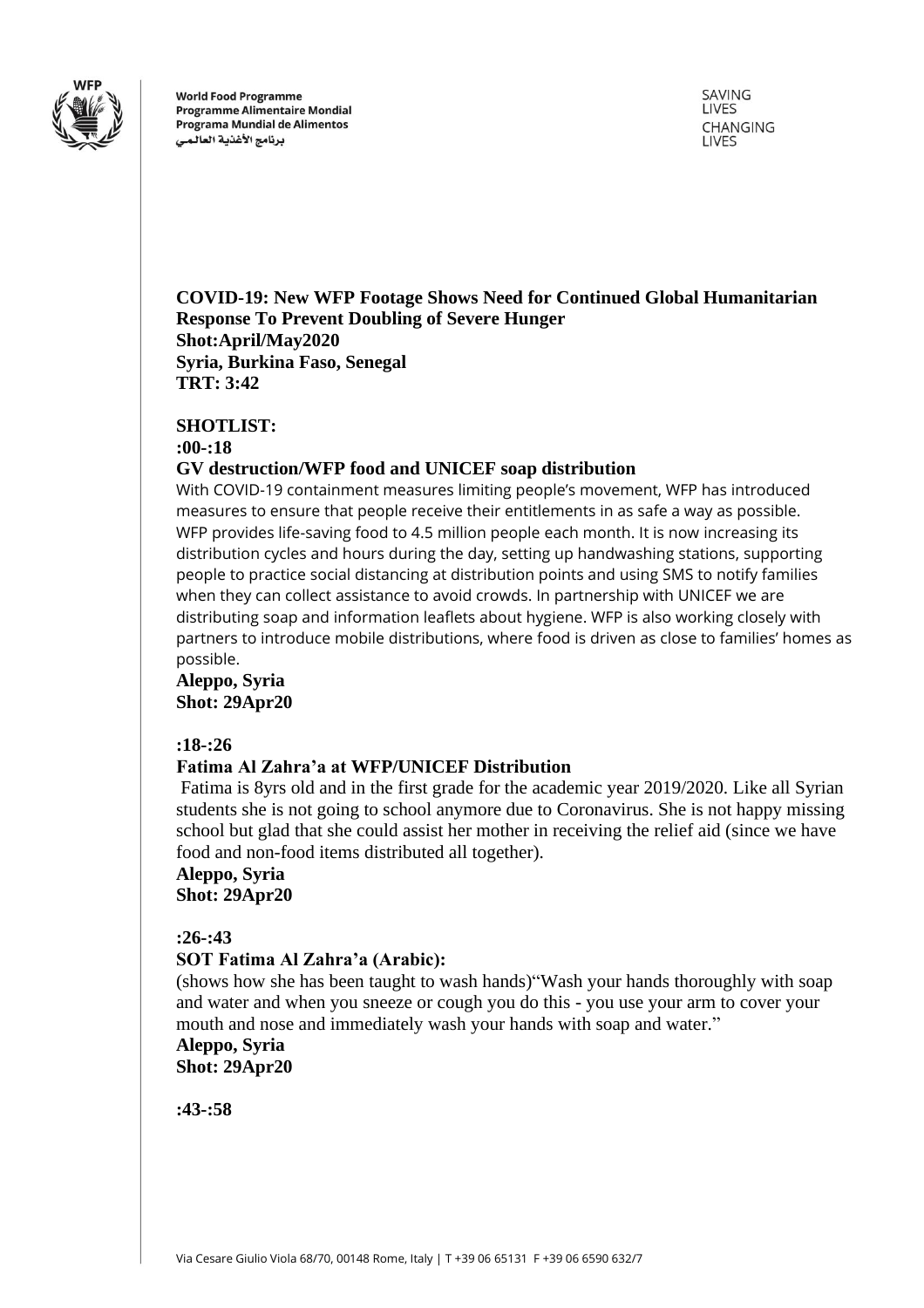

Fatima Al Zahra'a washes her hands after coming home from WFP distribution **Aleppo, Syria Shot: 29Apr20**

#### **:58-1:30**

### **SOT Margot Vandervelden WFP Director of Emergencies(English)**

"Such an unprecedented emergency requires a global response and WFP is leading…driving that global response. WFP is pre-positioning and providing lifesaving food for those who need it most. But, WFP is also airlifting medical supplies and aid workers from the entire humanitarian and health community. But, obviously, we need the funds in order to do so."

# **Dakar, Senegal SHOT: 6May20**

#### **1:30-2:09**

### **WFP airlift**

WFP cargo flight from WFP's newly-established Global Humanitarian Response Hub in Liège, Belgium arrives in Burkina Faso carrying almost 16 metric tons of medical cargo and personal protective equipment like masks and gloves on behalf of UNICEF and the International Committee of the Red Cross (ICRC).

**Ouagadougu, Burkina Faso Shot:1May20**

### **2:09-3:02**

### **Sawadogo Salam receives cash from WFP, buys food from shop and brings the food to where he and his family are staying WFP food distribution with COVID19 prevention methods.**

Sawadogo, 39 years old, fled his home in Arbinbda when armed groups attacked killing many villagers. He travelled on foot 160km to Kaya leaving everything behind. His family later joined on with some of their belongings but his children have not been to school since they fled. WFP has implemented COVID19 preventive measures at its cash and food distributions.

### **Kaya, Burkina Faso Shot:3Apr20**

### **3:02-3:22**

### **SOT Sawadogo Salam(Moore)**

"We ran here to escape the killing. The women managed to come later with carts. We left all our belongings there, even the food and kitchen tools"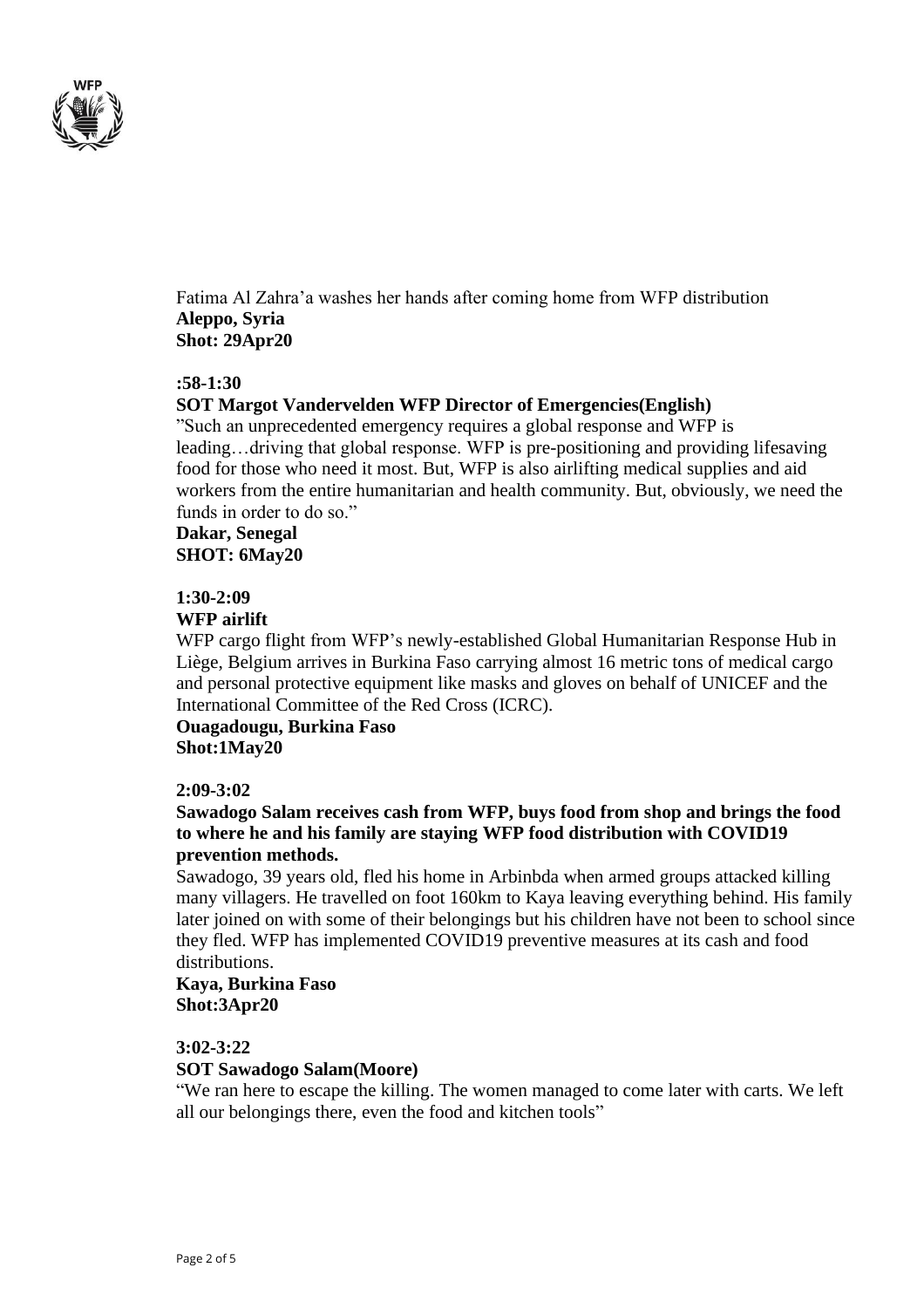

**Kaya, Burkina Faso Shot:3Apr20**

**3:22-3:42** Sawadogo Salam's family prepares and eats food bought with WFP provided cash. **Kaya, Burkina Faso Shot: 3Apr20**

**ENDS**

• **WFP is focusing efforts on mobilising the resources it needs to provide food assistance to the 100 million people it set out to support in 2020. Food assistance offers a lifeline to vulnerable communities and boosting social protection systems will be vital to safeguarding an additional 130 million people at risk of slipping into hunger in 2020 due to the pandemic (on top of the 135 million people already acutely hungry before COVID-19).** 

o WFP is carefully monitoring emerging humanitarian needs to catch those on the brink who may be pushed into hunger by the socio-economic fallout of the pandemic – as needs rise, so too do the costs of meeting the rising tide of humanitarian needs.

o Leveraging its experience, WFP is helping governments strengthen social protection systems and school feeding to boost the impact they have on hunger in times of crisis.

# **• A silent hunger pandemic is poised to sweep across the world, sowing seeds of famine in its wake. WFP analysis shows that almost a quarter of a billion people could be pushed into severe hunger in 2020 by the fallout from COVID-19.**

o The health crisis threatens to become a global humanitarian catastrophe. 135 million people were acutely hungry in 2019. A further 130 million may be driven into severe hunger if the situation continues to deteriorate, taking the total to 265 million in 2020.

o COVID-19 threatens to deal a fatal blow to communities already on the edge of survival, disrupting vital safety nets and straining humanitarian relief efforts.

o We are most concerned about the 30 million people living on the edge in fragile countries – people already facing extreme hunger, violence, and disease. They are on life support and would likely die without WFP assistance – if it's not us, there is no one else.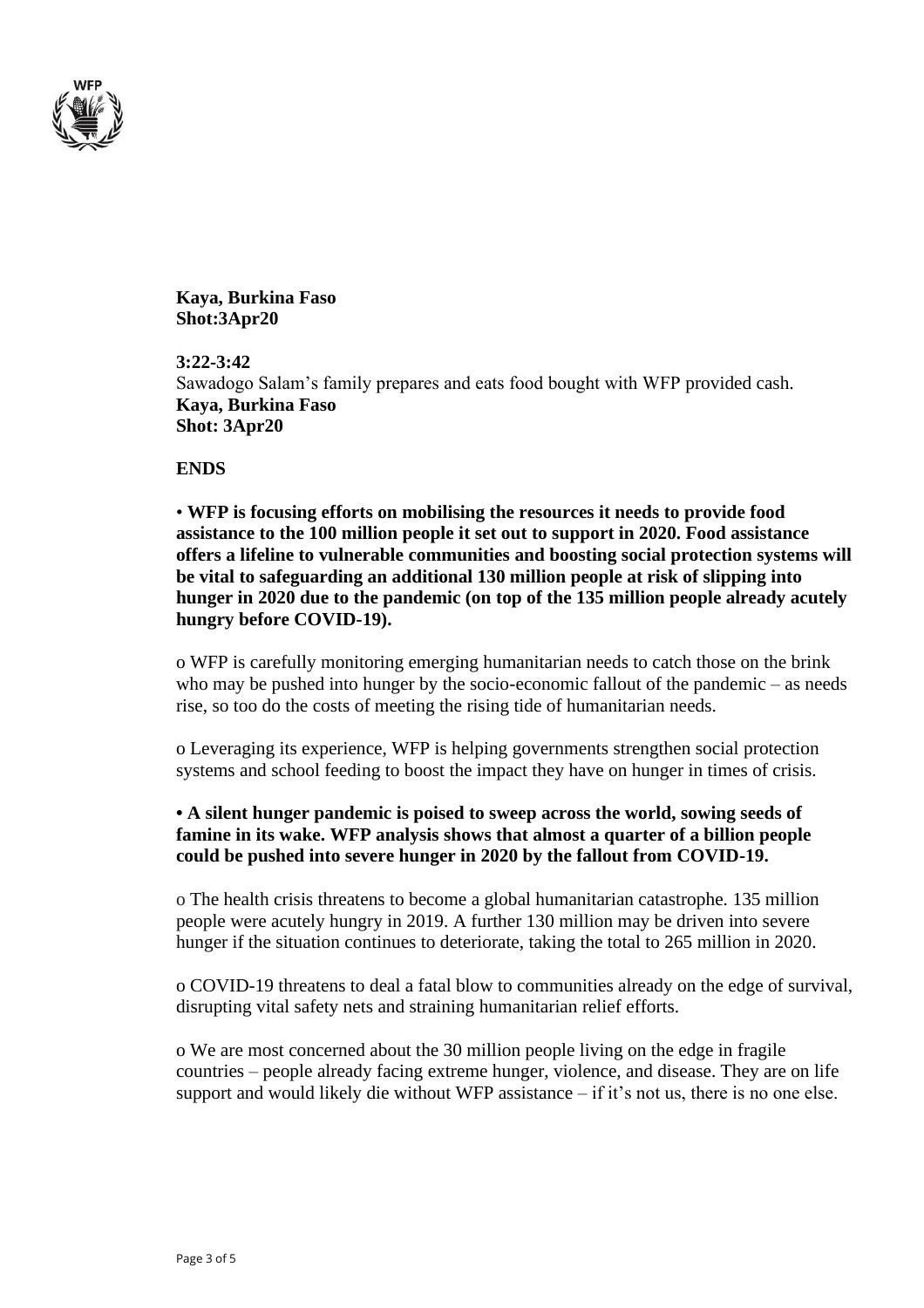

## **• WFP's logistics services provide the backbone for global COVID-19 efforts, enabling humanitarian and health workers on the frontlines of the pandemic to stay and deliver.**

o WFP is setting up the logistics backbone for global COVID-19 efforts, rolling out a global hub-and-spokes system of air links to dispatch vital medical and humanitarian cargo and transport health workers to the front lines of the pandemic. Global Humanitarian Response Hubs located close to where medical supplies are manufactured in Liège, Dubai, and China will link to regional hubs in Ethiopia, Ghana, Malaysia, Panama, Dubai, and South Africa, where a fleet of smaller aircraft will be on standby to move cargo and personnel into priority countries. The network builds on pre-existing UN Humanitarian Response Depots (UNHRD) - including Brindisi in Italy.

o Adequate funding will be crucial - if we cannot roll-out essential logistics services, the response to COVID-19 in the world's most fragile settings will be at risk.

**Syria and COVID19:** With COVID-19 containment measures limiting people's movement, WFP has introduced measures to ensure that people receive their entitlements in as safe a way as possible. WFP provides life-saving food to 4.5 million people each month. It is now increasing its distribution cycles and hours during the day, setting up handwashing stations, supporting people to practice social distancing at distribution points and using SMS to notify families when they can collect assistance to avoid crowds. In partnership with UNICEF we are distributing soap and information leaflets about hygiene. WFP is also working closely with partners to introduce mobile distributions, where food is driven as close to families' homes as possible.

**Burkina Faso and COVID-19:** In Burkina Faso attacks from non-state armed groups and drought have displaced over 830,000 people in one year. On 09 March 2020, Burkina Faso registered its first two cases of COVID-19, a figure that increased rapidly and exceeded the mark of 300 less than 30 days later. It's one of the worst affected countries in all of Africa. WFP provides health information and is distributing food and cash to more than 530,000 people putting in place a number of COVID-19 prevention measures including social distancing, sanitization and utilization of personal protective equipment.

# **IN NUMBERS**

People facing acute food insecurity in 2020 due to impact of COVID-19 [\(WFP\)](https://eur03.safelinks.protection.outlook.com/?url=https%3A%2F%2Fwfp.sharepoint.com%2F%3Ab%3A%2Fr%2Fsites%2FCommunications-COM%2FShared%2520Documents%2FMedia%2520Team%2FCOVID-19%2FWFP%2520Situation%2520Reports%2FPeople%2520in%2520need%2520methods%2520WFP.pdf%3Fcsf%3D1%26web%3D1%26e%3D1rC8a1&data=02%7C01%7Cjonathan.dumont%40wfp.org%7C69f0f87157394e7d8ab208d7f0c504fc%7C462ad9aed7d94206b87471b1e079776f%7C0%7C0%7C637242601357214076&sdata=hAS%2BCCej1kRyZSPw1zuoTxja1Hz7ioh0%2Fa5gCM8oBP8%3D&reserved=0) 265 million